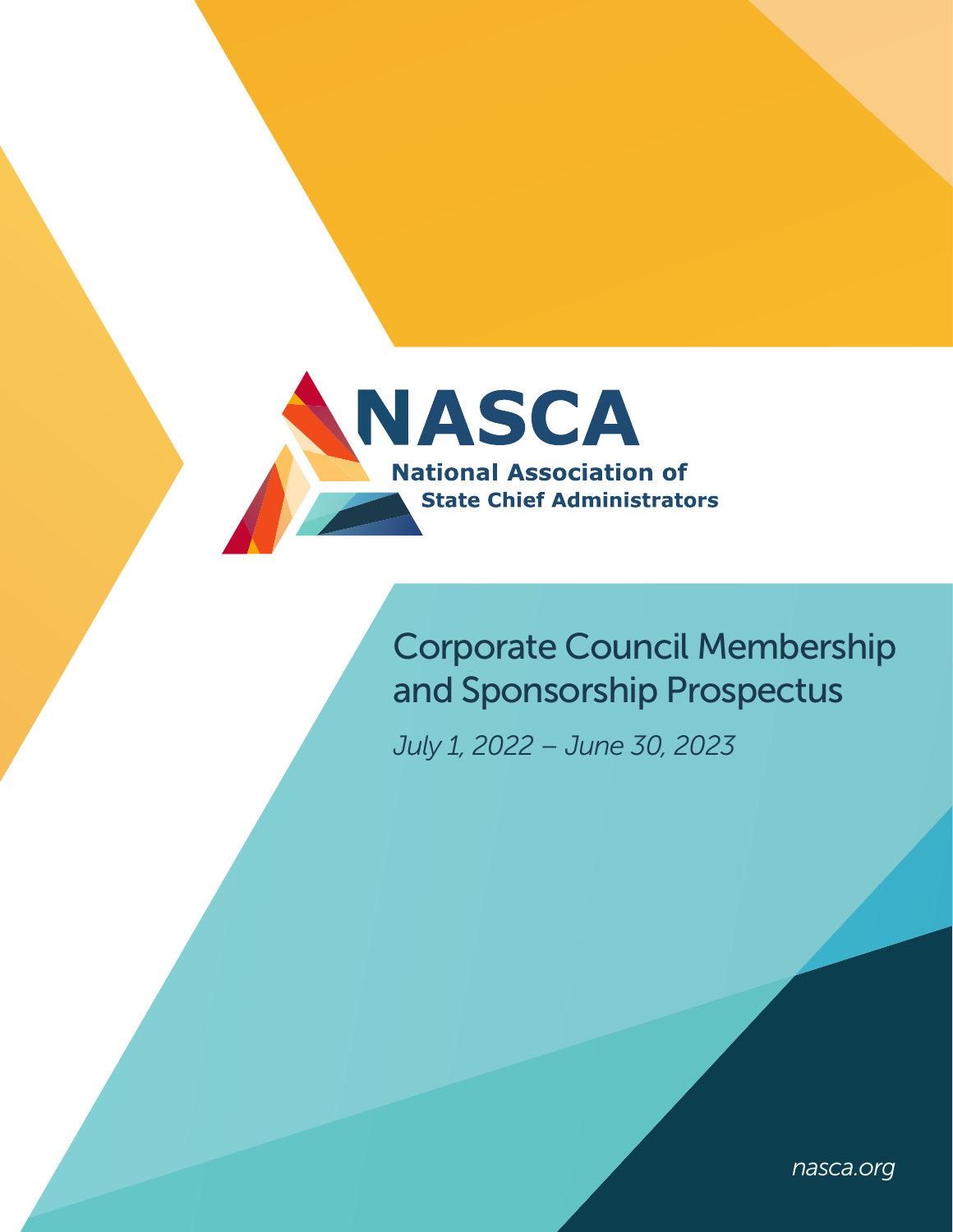- 02 table of contents
- 03 who we are
- 04 corporate membership benefits
- 05 institute on management and leadership
- 06 annual leadership conference
- 07 additional opportunities
- 08 secure your selection



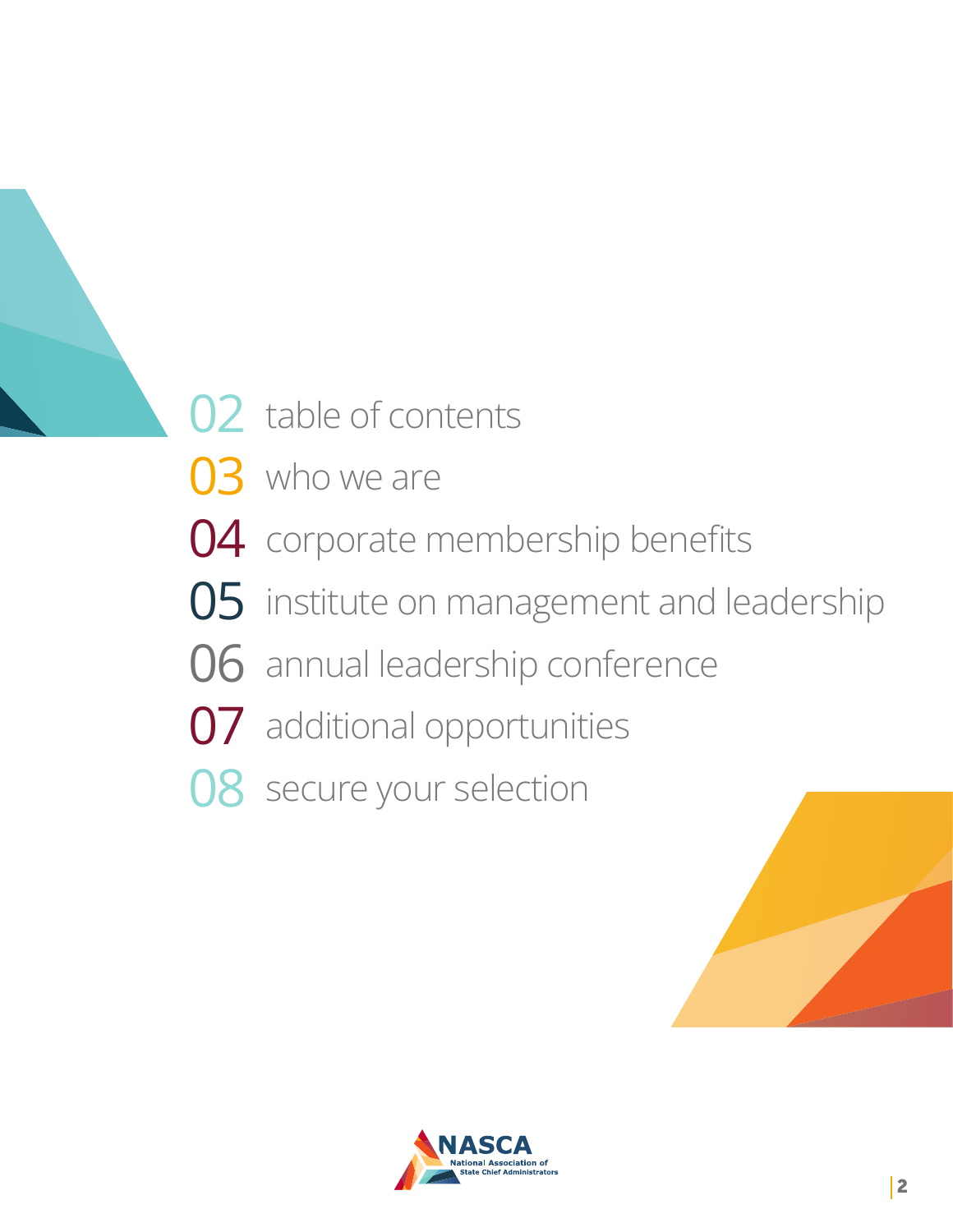

## Corporate Council Membership and Sponsorship Prospectus July 1, 2022 – June 30, 2023

## Who We Are:

Founded in 1976, the National Association of State Chief Administrators (NASCA) is a nonprofit 501(c)3 association representing state Chief Administrative Officers (CAOs).

NASCA's mission is to help state Chief Administrators and their teams strategically transform state government operations through the power of shared knowledge and thought leadership.

The primary state government members are cabinet-level public officials and their senior leadership teams leading and managing departments that provide operational support to other state agencies. Common areas of oversight by NASCA members include procurement, facilities management, information technology, budget, financial management and accounting, human capital, risk management, fleet, insurance, audits and other general services.

# Get Involved:

Private sector companies may join NASCA's Corporate Council which offers participation in events and provides opportunities to support in-person and virtual events. A long-standing signature component of NASCA is public-private connections and relationship-building while recognizing the thought leadership of our corporate partners. The association provides a forum for side-by-side learning, idea exchange and sharing of strategies and solutions among state members and Corporate Council members. The culture of NASCA values and recognizes private sector representatives who engage in rigorous discussion that supports the association's academic approach to professional development and content expansion. Events offer an environment that focuses on developing mutually beneficial relationships between the public and private sector.

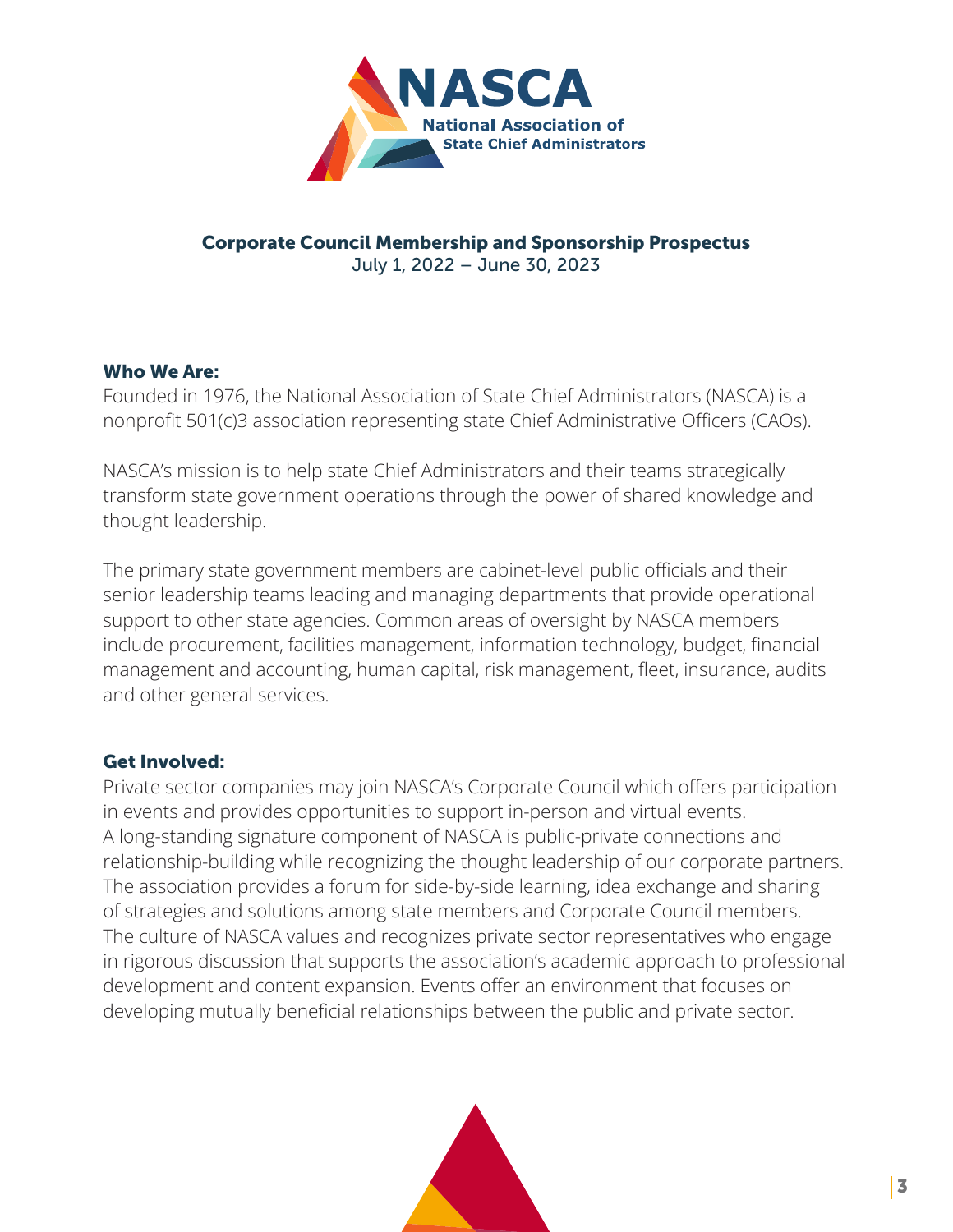# Corporate Membership Benefits - \$6,000 annually

Corporate membership covers a July 1 – June 30 fiscal year term. For small business corporate partners – as defined by the small Business Administration's standards (13 CFR 121) – NASCA offers a 25 percent discount to the annual membership fee.

# Corporate Council Membership Benefits include:

### Connect, Exchange Ideas and Build Relationships:

- Gain access to a community of state Chief Administrators and their senior leadership teams, key decision-makers for government operations
- Participate in NASCA Collaborate, our members-only online community
- Search the Member Directory which includes an overview of NASCA state member's area of oversight
- Participate in NASCA's Professional Forums, communities of practice across the country focusing on critical strategies and solutions
- Participate in standing operating committees that provide guidance to the association
- Join quarterly calls with strategic partners to discuss industry challenges and solutions

### Thought Leadership:

- Engage in discussions to identify emerging trends and innovations in state government operations
- Opportunity to participate in the Institute on Management and Leadership, Annual Leadership Conference and virtual events
- Share educational information with members in NASCA Collaborate

### Visibility:

- Eligibility to serve on and lead the NASCA Corporate Council and discuss priorities with colleagues
- Corporate profile is included on NASCA website featuring logo, company name, point of contact, company URL and 200-word profile
- Annual recognition featuring company logo sent electronically to all NASCA members
- Opportunity to participate in social media campaigns, conference programming, and thought leadership

Each Corporate Council member will be offered a virtual discussion opportunity to target a priority area for state members. This may be offered via Professional Forum call, webinar, interview-style podcast, Strategic Partner call or other digital tool and will be developed in collaboration with NASCA staff.

Returning this year, NASCA offers an a la carte menu for sponsorship opportunities. All Corporate Council members interested in attending in-person events must purchase the Event Partner sponsorship. From there, you may select those benefits and support opportunities most important to your company.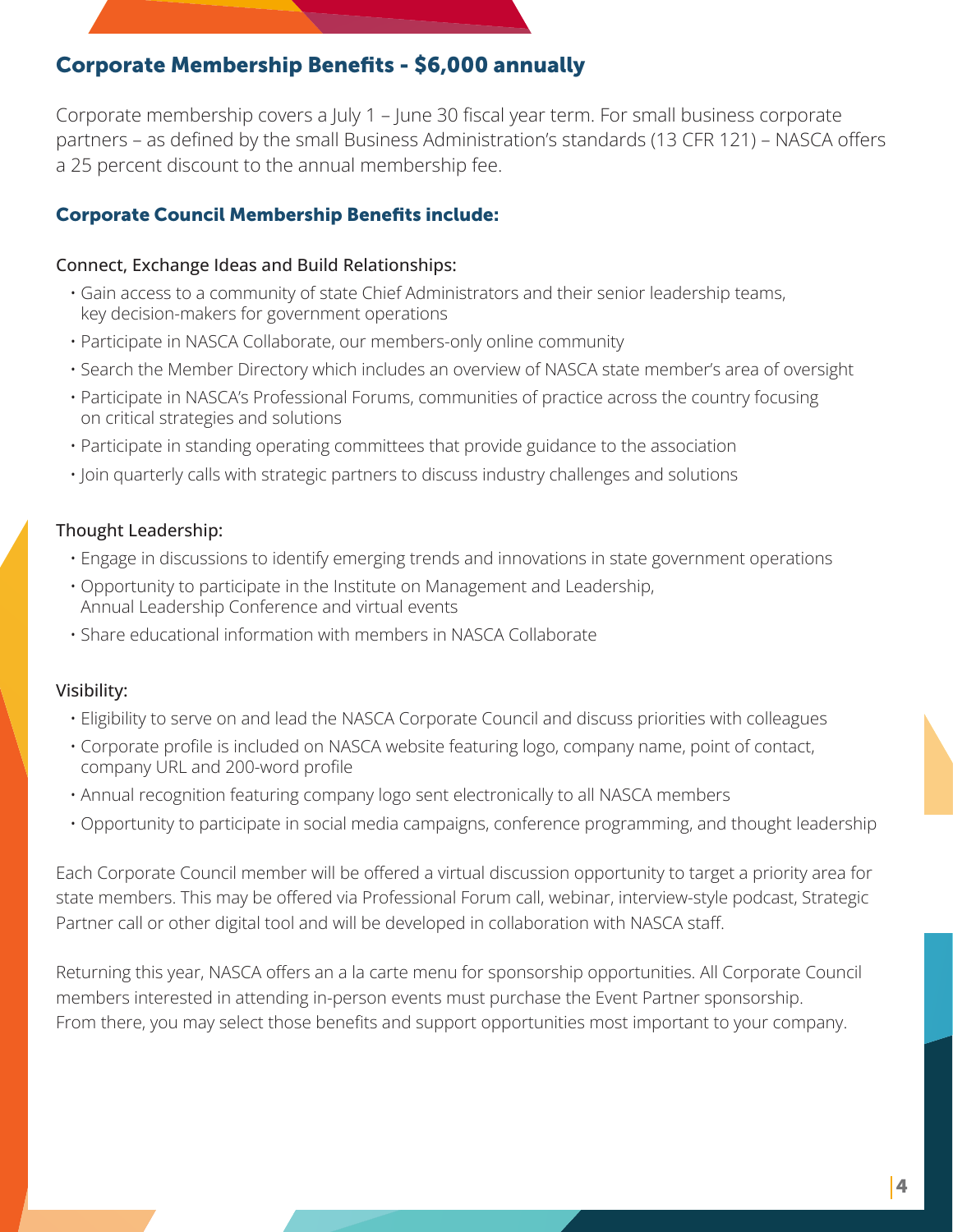# 2022 Institute on Management and Leadership

Scottsdale, Arizona September 18-21, 2022

# **Event Partner \$8,000**

### Benefits:

- One complimentary registration
- Receive pre- and post-event rosters with contact information
- Informal networking opportunities with state members
- Company logo on event site and onsite signage
- Verbal acknowledgement of support
- Social media posts *(Twitter, LinkedIn and Facebook)*

### Additional Sponsorship Opportunities

| General Session Keynote Presentation (+3 comp reg)      | \$15,000 |
|---------------------------------------------------------|----------|
| Thought Leader Learning Lab - 60 minutes* (+1 comp reg) | \$10,000 |
| Thought Leader Learning Lab - 30 minutes *              | \$5,000  |
| Awards Sponsor (+1 comp reg)                            | \$7,500  |
| Innovation Lab (during am/pm break)                     | \$3,500  |
| Partner Spotlights (15 minutes on agenda)               | \$2,500  |
| Breakfast sponsor with comments                         | \$2,500  |
| Luncheon sponsor with comments                          | \$4,000  |
| Evening Reception Host (open to all attendees)          | \$6,000  |
| Host Hospitality Suite (open to all attendees)          | \$2,500  |
| Podium Introduction of Speaker (four minutes)           | \$2,000  |
| Additional registration                                 | \$2,000  |

*\*May be concurrent sessions*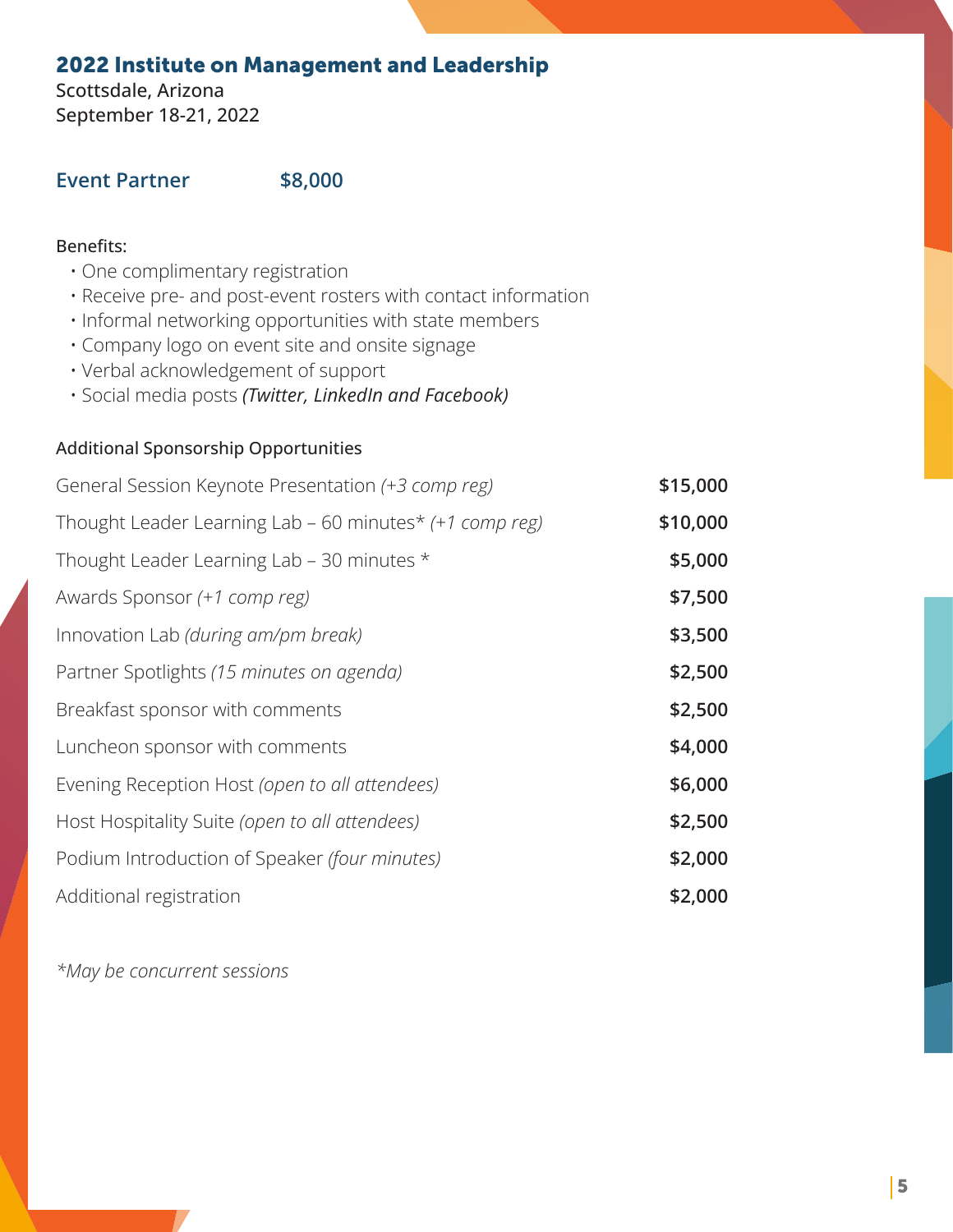# Annual Leadership Conference

Tampa, Florida May 7-11, 2023

# **Event Partner \$8,000**

### Benefits:

- One complimentary registration
- Receive pre- and post-event rosters with contact information
- Informal networking opportunities with state members
- Company logo on event site and onsite signage
- Verbal acknowledgement of support
- Social media posts *(Twitter, LinkedIn and Facebook)*

# Additional Sponsorship Opportunities

| General Session Keynote Presentation (+3 comp reg)      | \$15,000 |
|---------------------------------------------------------|----------|
| Thought Leader Learning Lab - 60 minutes* (+1 comp reg) | \$10,000 |
| Thought Leader Learning Lab - 30 minutes *              | \$5,000  |
| Awards Sponsor (+1 comp reg)                            | \$7,500  |
| Innovation Lab (during am/pm break)                     | \$3,500  |
| Partner Spotlights (15 minutes on agenda)               | \$2,500  |
| Breakfast sponsor with comments                         | \$2,500  |
| Luncheon sponsor with comments                          | \$4,000  |
| Evening Reception Host (open to all attendees)          | \$6,000  |
| Host Hospitality Suite (open to all attendees)          | \$2,500  |
| Podium Introduction of Speaker (four minutes)           | \$2,000  |
| Additional registration                                 | \$2,000  |

*\*May be concurrent sessions*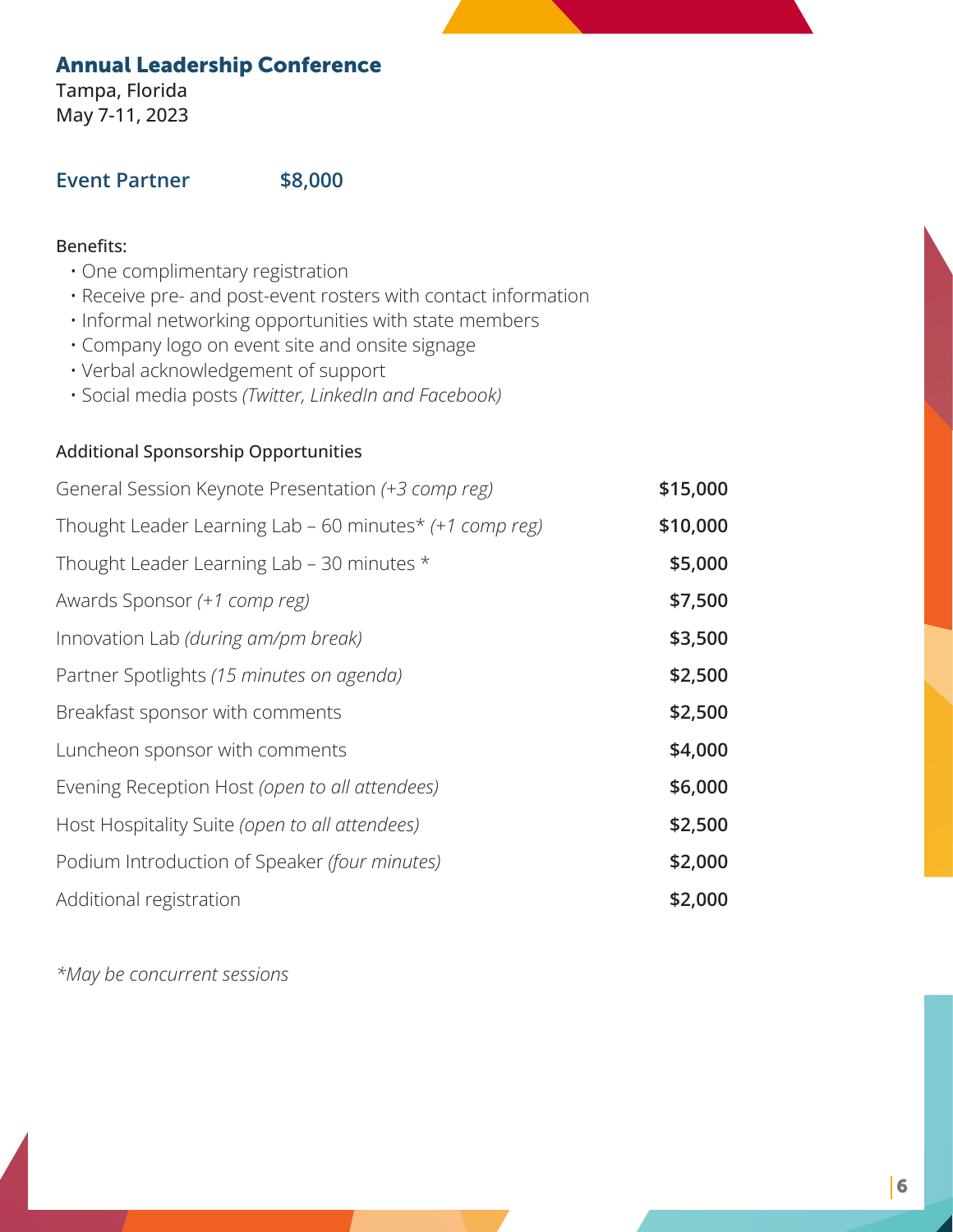# Additional Opportunities

### Learning Excursion \$25,000

- Corporate partner hosts a group of state Chief Administrators, or their representative, to view exemplary and innovative practices during a live showcase. This is a one-day hosted event by NASCA at the corporate partner's headquarters or best practice location.
- NASCA works with partner to develop agenda and experiential learning opportunities.
- NASCA supports travel costs for state members to attend.

### State Collaborative \$20,000

- NASCA will secure six to eight CAOs or their representative interested in serving on a state collaborative focused on a topic area, meeting via virtual platform two to three times with each call facilitated by NASCA and the corporate partner. When possible, NASCA will host an in-person meeting of the collaborative aligned with a standing conference to vet recommendations.
- The partner representatives (maximum of three) can share information and resources and engage in facilitated discussion. NASCA and corporate partner representative(s) will review discussion prompts in advance of each call.
- The outcome is an informal set of recommendations that will be distributed to membership-at-large, posted to the NASCA Knowledge Center, and could be the foundation for future NASCA research.

### Knowledge Expedition *(In-kind with any related expenses paid by corporate partner)*

- NASCA Executive Committee will visit the corporate partner's local office in the city where an in-person event is being held.
- NASCA and partner representatives develop agenda for a 30-minute discussion on state initiatives.
- Corporate partner hosts an onsite reception for attendees, allowing for additional networking.

### Thought Leadership Series \$5,000

- Sixty-minute virtual event focused on NASCA's Top Ten Priorities for State Chief Administrators
- Corporate partner provides speaker(s) and recommends state members to serve on panel
- Interview-style with NASCA facilitation and engagement with state members
- Social media presence promoting the event and post-event recognition
- Pre- and post-event rosters will be made available

### NASCA and Partner Resources \$3,000

- NASCA staff and corporate partner representatives develop a two-page resource for state members
- Resource is sent to all state Chief Administrators via email and posted to the Knowledge Center
- Social media presence promoting the resource
- Resource is co-branded with NASCA and corporate partner's logo

### Special Interest Group Summits \$2,000 per registration

- Select registration for Summit on Operational Excellence and/or Diversity, Equity and Inclusion
- Pre- and post-event rosters will be made available
- If an Institute sponsor, registration is discounted to \$1,500 per attendee, per event